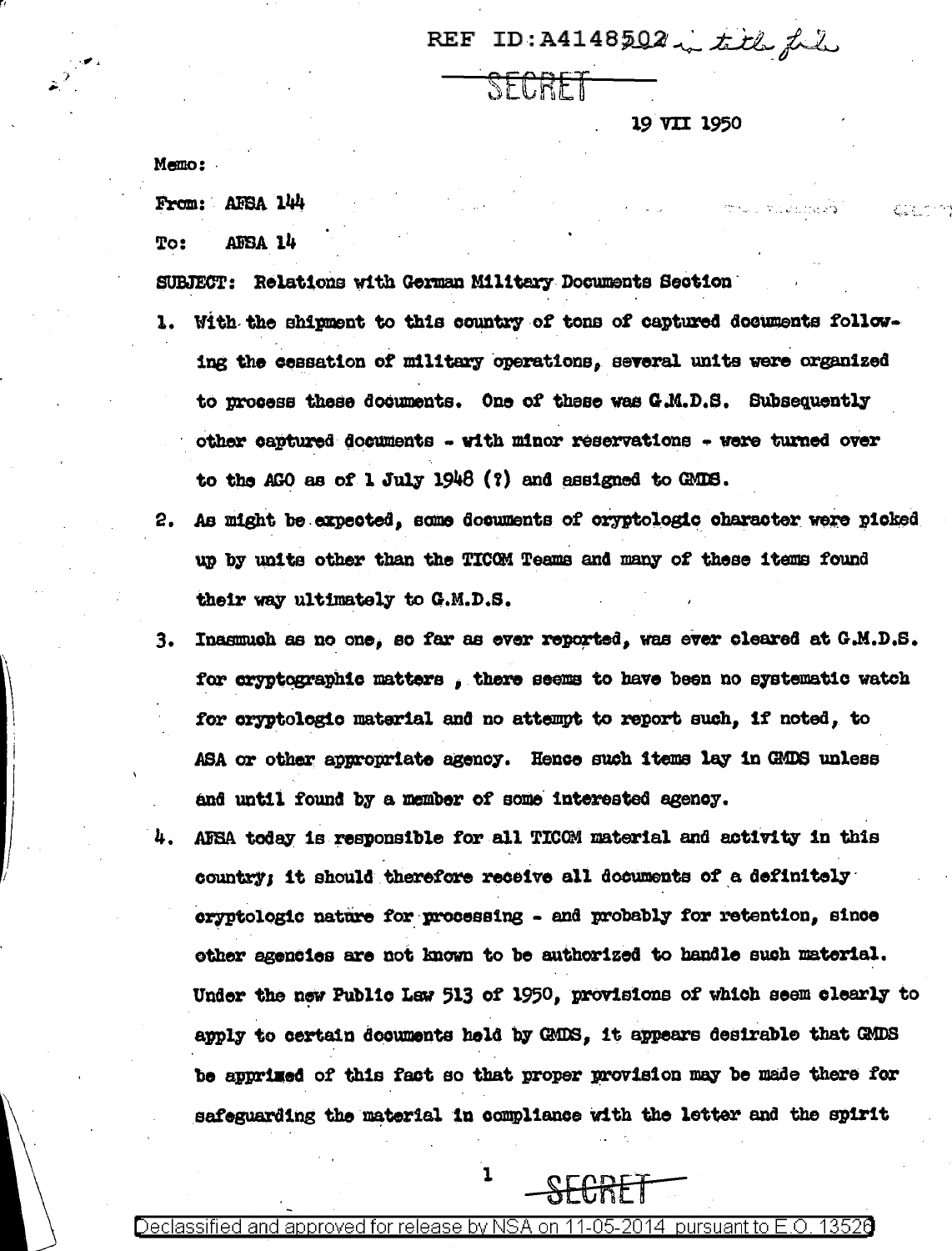## ID:A4148502  $\bf REF$

 $C = 1$ 

of said law, or else the material be turned over to AFSA-14 TICOM which is specifically charged with caring for such material.

- Numerous other items held by GMDS are of value to AFSA as collateral. 5. Some such items have been borrowed and translated, others should be. The originals can then be returned as in the past.
- 6. Hitherto the borrowing by ASA, and AFSA, has been through Special Distribution. This was to serve as a cover for ASA activities but inasmuch as a considerable group of documents dealing with Russian codes and ciphers was obtained "on permanent loan" over the signature of Col. (now Gen.) Clarke, the identity of the present holder is very thinly veiled. It is believed that existing relations might be improved, to the benefit 7. . .

of both parties, therefore it is suggested:

A. That Mr. Philip P. Brower, present head of GMDS, or some other person, be given clearance for such general oryptologic information as may be essential, in order that he may watch for and report to AFBA any documents of cryptologic interest to be found in the GMDS collection so that AFSA will not have to rely on chance discovery or make a systematic search of the GMB files in order to benefit therefrom. For this purpose a list of German cryptologic units might be prepared as a guide. B. That it be explained to Mr. Brower that AFSA in the sole designated Agency for handling such material and that it comes under the intent of

Public Law 513 of 1950.

C. That one copy of each translation made by AFSA of non-cryptologic collateral material from the files of GMDS be deposited with GMDS for the benefit of other potential users. This may obviate the making of another

OFODER

 $\overline{c}$